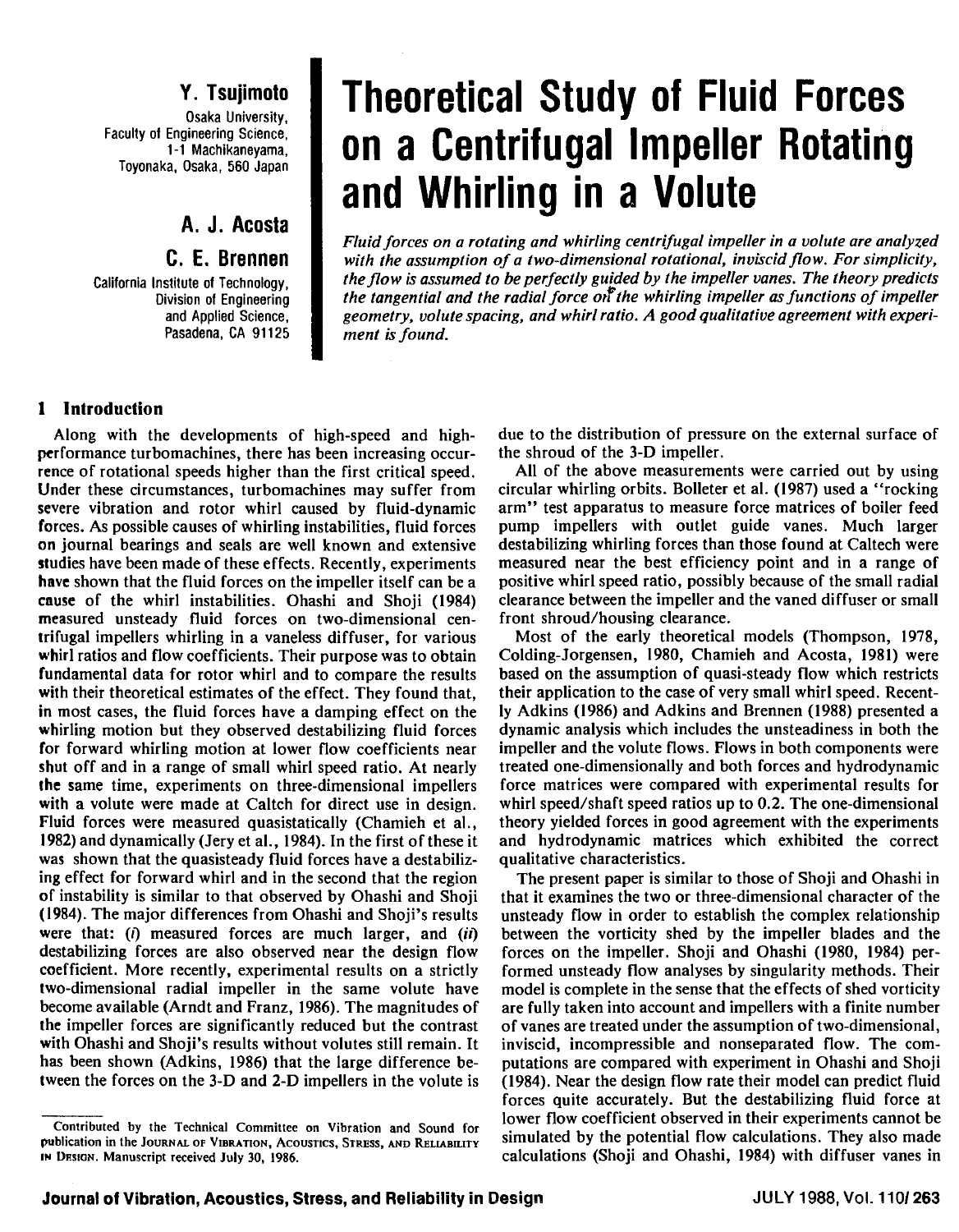

**Fig. 1 Impeller and vdute configuration. The volute is represented by the solid spiral; the impelkr is indicated by the dotted lines with a tew representative vanes sketohed in. The center of the impeller is st 0' and it is dloplaced a distance** *r* **from the volute center 0.** 

which only the effects of a steady vortex distribution **on** the vanes were taken into account.

The present study analyzes the fluid forces on a twodimensional centrifugal impeller rotating and whirling in a volute, with special emphasis on unsteady interaction effects. As an extension of Chamieh and Acosta (1981), it is assumed that the number of the impeller vanes is so large that the flow in the impeller is perfectly guided by the vanes, so that the impeller is replaced by an "actuator disk." Because of this assumption only qualitative agreements are expected when applied to realistic impellers. But the present analysis has the following advantages. For impellers with a finite number of vanes, superposition of the unsteadiness due to the passage of each vane on the unsteadiness due to the whirling motion

**Nomenclature** 

$$
[A_{ij}] = \text{hydrodynamic force matrix}
$$
\n
$$
\mathbf{f} = \text{external force exerted by impeller vanes}
$$
\n
$$
F_x^*, F_y^* = \text{normalized lateral force in } x \text{ and } y
$$
\ndirection\n
$$
F_n, F_t = \text{time average of normal and tangential components of normalized unsteady force}
$$
\n
$$
i = \text{imaginary unit}
$$
\n
$$
p, p_t = \text{pressure, total pressure}, p_t = p + (p/2)v^2
$$
\n
$$
r_1, r_2 = \text{inner and outer radius of impeller}
$$
\n
$$
Q = \text{flow rate}
$$
\n
$$
R = \text{radius of a circle, vorticity within which is considered}
$$
\n
$$
t = \text{time}
$$
\n
$$
\mathbf{v} = \mathbf{u} - i\mathbf{v} = \mathbf{u}' - i\mathbf{v}' - i\omega e^{-i\omega t}; \text{ absolute velocity}
$$
\n
$$
\mathbf{v}' = \mathbf{u}' - i\mathbf{v}' = (v_y' - i v_\theta')e^{-i\theta}; \text{ velocity relative to } z'
$$
\n
$$
\text{frame}
$$
\n
$$
\mathbf{w} = \text{velocity relative to impeller}
$$
\n
$$
z = x + iy = \text{stationary frame with its origin 0 fixed to the center of the whirling motion}
$$
\n
$$
z' = x' + iy' = \frac{r e^{i\omega t}}{re^{i\omega}} = z - e e^{i\omega t}; \text{ translating frame with its origin 0'} \text{ fixed to the center of impeller and its axes parallel to those of } z
$$

becomes very complicated. The **actuator** assumption removes the former unsteadiness and the flow model becomes greatly simplified. In addition, this approach makes it possible to have an empirical total pressure loss in the impeller.

In principle, the present problem can be treated in the same way as Shoji and Ohashi (1984) in their impeller/guide vane interaction problem. We simplify the problem by applying the actuator disk assumption but also take into account the effects of the unsteady vortex distributions on the volute.

Thus the following assumptions are made in the present study:

(1) The flow is two dimsensional, inviscid and incompressible.

(2) The flow in the impeller flow passage is perfectly guided

(3) The impeller executes a whirling motion with a small and constant eccentricity  $\epsilon$  and with a constant whirling angular velocity  $\omega$ . Hence, quantities of order  $\epsilon^2$  are neglected.

(4) Vorticity is transported on a prescribed mean flow.

(5) The volute can be simulated by a curved plate.

We consider an impeller **with** large number of vanes executing a whirling motion in a volute casing as shown in Fig. 1. It is convenient here to work in a rotating and translating frame fixed to the rotor. Euler's equation in this frame can be expressed (for the derivation of equations (1) and **(2),** see the Appendix);

where

$$
H' = \frac{1}{2} \mathbf{w}^2 - \frac{1}{2} (\mathbf{U} + \mathbf{\Omega} \times \mathbf{x}')^2 + \frac{p}{\rho}
$$

 $\frac{\partial \mathbf{v}}{\partial t^*} + \nabla H' - \mathbf{w} \times (\nabla \times \mathbf{v}) = \mathbf{f}$ 

 $(1)$ 

and  $\partial/\partial t^* = \partial/\partial t + \Omega \partial/\partial \theta$  is the time derivative in the rotating frame.  $\mathbf{U} = i\omega \epsilon e^{i\omega t}$  and  $\mathbf{\Omega} \times \mathbf{x}' = i\tau \Omega e^{i\theta}$  are the translational velocity due to whirling and the rotational velocity of the impeller. We now integrate the component of equation (I) parallel to the vane surface from inlet to outlet along a vane surface to obtain the following expression for the total pressure increase in the impelier

| $\beta$ = vane angle<br>$\Gamma_i$ = circulation of prerotation<br>$\Gamma$ , $\Gamma_s$ , $\Gamma_d$ , $\Gamma_d$ = vortex distribution on volute, its steady<br>component; unsteady components with<br>sine and cosine time dependence |
|------------------------------------------------------------------------------------------------------------------------------------------------------------------------------------------------------------------------------------------|
| $\epsilon(<\langle r_2 \rangle$ = eccentricity                                                                                                                                                                                           |
| $\epsilon_x$ , $\epsilon_y$ = dislocations in x and y direction                                                                                                                                                                          |
| $\zeta$ = vorticity                                                                                                                                                                                                                      |
| $\rho$ = density                                                                                                                                                                                                                         |
| $\varphi = Q/2\pi r_2^2 \Omega$ = flow coefficient                                                                                                                                                                                       |
| $\omega$ = angular velocity of whirling motion                                                                                                                                                                                           |
| $\Omega$ = angular velocity of impeller                                                                                                                                                                                                  |
| $\omega/\Omega$ = whirl speed ratio                                                                                                                                                                                                      |
|                                                                                                                                                                                                                                          |

**Subscripts** 

- $1, 2$  = quantities at the inner and outer radius of impeller
- $n, t =$  components normal to and tangential to the whirling orbit (positive outwards and counterclockware)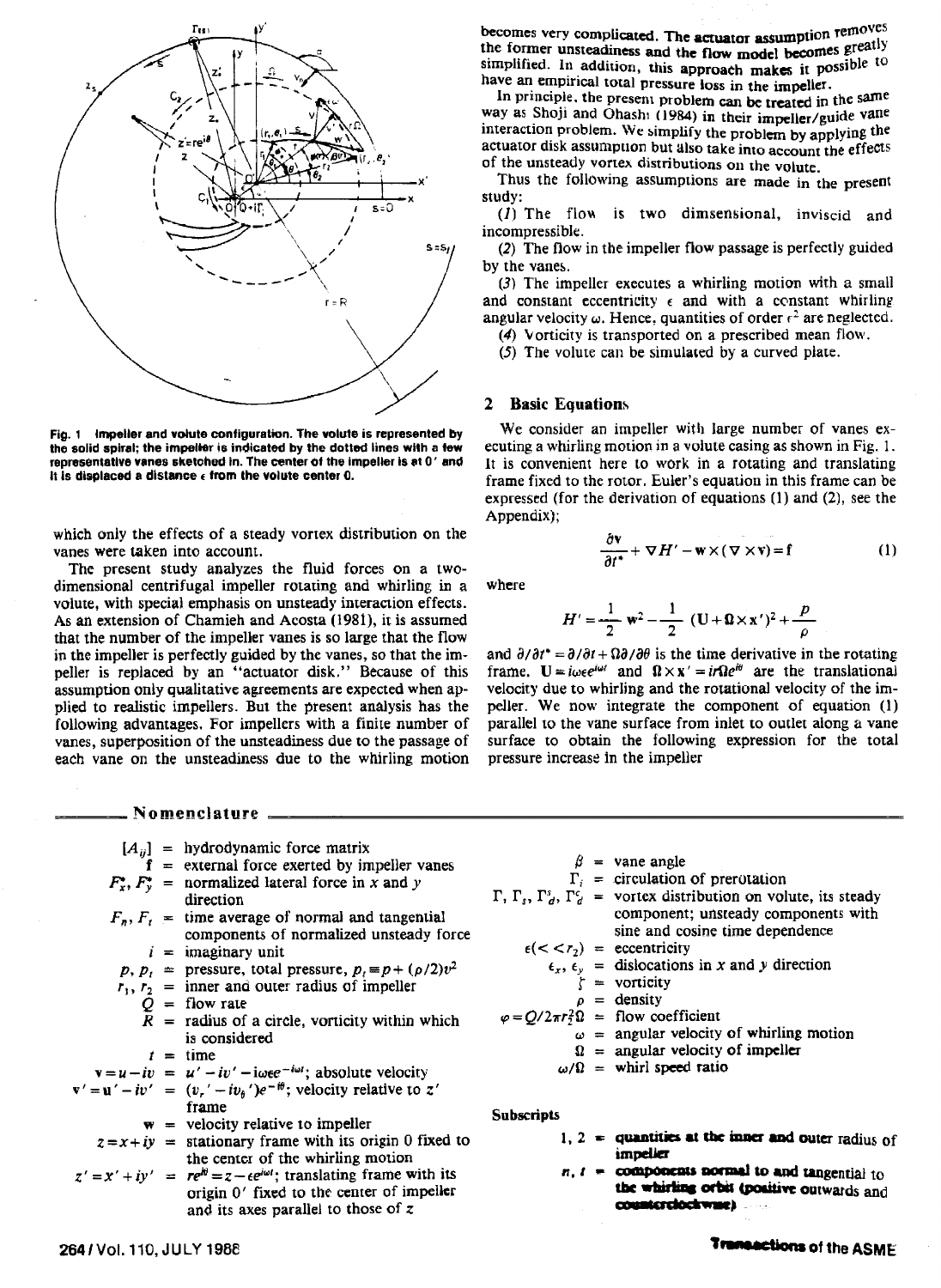$$
\frac{p_{i2} - p_{i1}}{\rho} = [r\Omega v_{\theta}']_1^2 - M\left(\frac{\partial}{\partial t} + \Omega \frac{\partial}{\partial \theta}\right) v'_{i2}
$$

$$
- \epsilon \omega (\Omega - \omega) \int_1^2 \sin(\theta + \beta - \omega t) ds \qquad (2)
$$

$$
+ \epsilon \omega [r\Omega + v_4] \cos(\theta - \omega t) + v'_i \sin(\theta - \omega t)]_1^2
$$

where

$$
M = \int_{1}^{2} \frac{r_2 ds}{r \sin \beta}, \ [f(x)]_{1}^{2} = f(x_2) - f(x_1)
$$

We have assumed that the external force f exerted by impeller vanes is normal to the vane surface.

Outside of the impeller, where  $f = 0$ , the  $\theta$ -component of equation (1) can be represented by

$$
\zeta = \frac{\partial v}{\partial x} - \frac{\partial u}{\partial y} = \frac{1}{v'_r} \left( \frac{\partial v_\theta}{\partial t^*} + \frac{\partial H'}{r \partial \theta} \right) \tag{3}
$$

The vorticity at the outlet of the impeller can be obtained by applying equation (3) at  $r=r_2$ . In this equation  $H'_2$  is determined as follows.  $H'_2 - H'_1$  is obtained through the integration of the component of equation (1) parallel to the vane surface. We assume that the flow is irrotational upstream of the impeller. Hence, we can use equation (3) with  $\zeta = 0$  at  $r = r_1$ . This gives a relation for  $H'_1$ , which is used in equation (3) at  $r=r_2$ , along with the  $H_2' - H_1'$  obtained above. By this procedure we arrive at the following expression

$$
\zeta(r_2,\theta) = -\frac{1}{r_2 v'_r} \left[ \frac{\partial}{\partial t^*} \left( r_2 v_{\theta 2} - r_1 v_{\theta 1} \right) - M \frac{\partial^2 v'_2}{\partial t^* \partial \theta} -\epsilon \omega (\Omega - \omega) \int_1^2 \cos(\theta + \beta - \omega t) ds \right].
$$
 (4)

The first term represents the effect of the change in Euler head; the second and the third terms represent the effects of the changes in the inertia due to acceleration in relative flow and *:o* whirling motion, respectively.

## **3 Elementary Flow Components**

Since we linearize the problem, the flow in the volute can be represented by a sum of elenlentary flow components. In this section we prepare flow components satisfying the boundary condition at the impeller outlet to be used for the construction of the entire flow field. -- I'he flow tangency condition at the impeller outiet is;

$$
v'_{\theta 2} = r_2 \Omega - v'_{r2} \cot \beta_2.
$$
 (5)

The first term on the right-hand side of the above equation is cancelled by the steady flow component

$$
u'-iv'=\frac{1}{2\pi z'}\Big(Q-2\pi i r_2\Big(r_2\Omega-\frac{Q}{2\pi r_2}\cot\beta_2\Big)\Big)
$$
 (6)

and other disturbance components should satisfy the following equation

$$
v_{\theta 2} = -v_{r2}^{\prime} \cot \beta_2. \tag{7}
$$

In the region outside the impeller, ve consider the following three types of elementary flow components satisfying equation (7):

3.1 Velocity Induced by the Vortex Distribution **on the Volute.** In order to represent the effect of volute, we consider the following velocity field.

$$
u'-iv' = \frac{i\Gamma(s)ds}{2\pi} \left\{ \frac{1}{z'-z'_0} + e^{-2i\beta_2} \left( \frac{1}{z'} - \frac{1}{z'-r_2^2/\bar{z}'_0} \right) \right\}
$$
(8)

The first term represents a vortex of strength  $\Gamma(s)ds$  at  $z' = z'_0(s)$ . The second term represents a flow due to a sourcevortex at the mirror image of  $z'_{0}$  with respect to the circle  $r=r<sub>2</sub>$ , and one at the origin. This term is added so that the total flow satisfies the boundary condition (7). This expression shows that the flow component has no circulation around the impeller and no flow rate from the impeller. The effect of the volute is represented by a super-position of rhis flow component, i.e., by the integral of equation (8) dong the voiute. We consider steady  $(\Gamma_s(s))$  and unsteady  $((\epsilon/r_2)\Gamma_d^s(s))$ ,  $(\epsilon/r_2)\Gamma_d^c(s)$  vortex components and put

$$
\Gamma(s) = \Gamma_s(s) + (\epsilon/r_2)\Gamma_d^s(s)\sin\omega t + (\epsilon/r_2)\Gamma_d^c(s)\cos\omega t
$$

in equation (8).

3.2 Velocity Induced by Shed **Vorticity.** As shown in the last section, the vorticity is shed from the impdler due to the unsteadiness of the flow relative to the impeller. We assume that the velocity is transported on the log-spiral flow

$$
u'-iv'=\frac{Q_{\zeta}-i\Gamma_{\zeta}}{2\pi z'}.
$$
 (9)

Then we have the following elementary vorticity field

$$
\zeta_n = \zeta_{cn} \cos \Phi + \zeta_{sn} \sin \Phi
$$
  
\n
$$
\Phi = \pm \omega \left\{ t - \frac{\pi}{Q_f} \left( r^2 - r_2^2 \right) \right\} + n \left\{ \theta - \frac{\Gamma_f}{Q_f} \log \left( \frac{r}{r_2} \right) \right\}. \tag{10}
$$

The velocity induced by this vorticity field is

$$
v_{\tau n}^{\zeta} - i v_{\theta n}^{\zeta} = (\zeta_{cn} Z_{Rn} + \zeta_{sn} Z_{In}) \cos(n\theta \pm \omega t)
$$
  
+ (\zeta\_{sn} Z\_{Rn} - \zeta\_{cn} Z\_{In}) \sin(n\theta \pm \omega t) \t(1)

where

$$
Z_{Rn} = R_{Rn} - i\theta_{Rn}, Z_{In} = R_{In} - i\theta_{In},
$$
  
\n
$$
R_{Rn} = \text{Real}[i\{F(r) + G(r)\}], R_{In} = \text{Imag}[i\{F(r) + G(r)\}]
$$
  
\n
$$
\theta_{Rn} = \text{Real}[i\{F(r) - G(r)\}], \theta_{In} = \text{Imag}[i\{F(r) - G(r)\}]
$$

$$
F(r) = \frac{1}{2} \int_{r_2}^r e^{i\Phi'} (r_0/r)^{n+1} dr_0
$$
  
\n
$$
G(r) = \frac{1}{2} \int_{r}^R e^{i\Phi'} (r/r_0)^{n-1} dr_0
$$
  
\n
$$
\Phi' = \mp \frac{\pi \omega}{Q_f} (r_0^2 - r_2^2) - \pi \frac{\Gamma_f}{Q_f} \log(r_0/r_2).
$$
 (11')

Expression  $(11)$  is obtained by integrating the velocity induced by  $\zeta_n$  of equation (10) in  $r_2 < r < R$ . We add a potential flow component

$$
v_{rn}^{p} - i v_{\theta n}^{p} = -e^{-i\beta_{2}} (\zeta_{cn} + i\zeta_{sn})
$$
  
 
$$
\times [(\theta_{Rn} - i\theta_{ln}) \sin \beta_{2} + (R_{Rn} - iR_{ln}) \cos \beta_{2}]_{r=r_{2}} \frac{e^{i\theta + i\omega t}}{z^{r_{n+1}}},
$$
(12)

so that the total flow

$$
v'_{r} - iv'_{\theta} = (v^r_{rn} - iv^r_{\theta n}) + (v^p_{rn} - iv^p_{\theta n})
$$
 (13)

satisfies the boundary condition of equation **(7)** and represents the effect of shed vorticity.

3.3 **Conditions** at infinity. There we require the absolute velocity to vanish at  $z' = \infty$ . In order to cancel the velocty due to whirl at inifinity, put

$$
u'-iv'=i\omega\epsilon[e^{-i\omega t}+\left(\frac{r_2}{z'}\right)^2e^{i(\omega t-2\beta_2)}].
$$
 (14)

The first term cancels the whirl velocity and the potential flow of the second term is added so that the boundary condition **(7)**  remains satisfied.

We **may** now note that the flow downstream of the impeller

Journal of Vibration, Acoustics, Stress, and Reliability in Design **JULY 1988, Vot. 110/265** JULY 1988, Vot. 110/265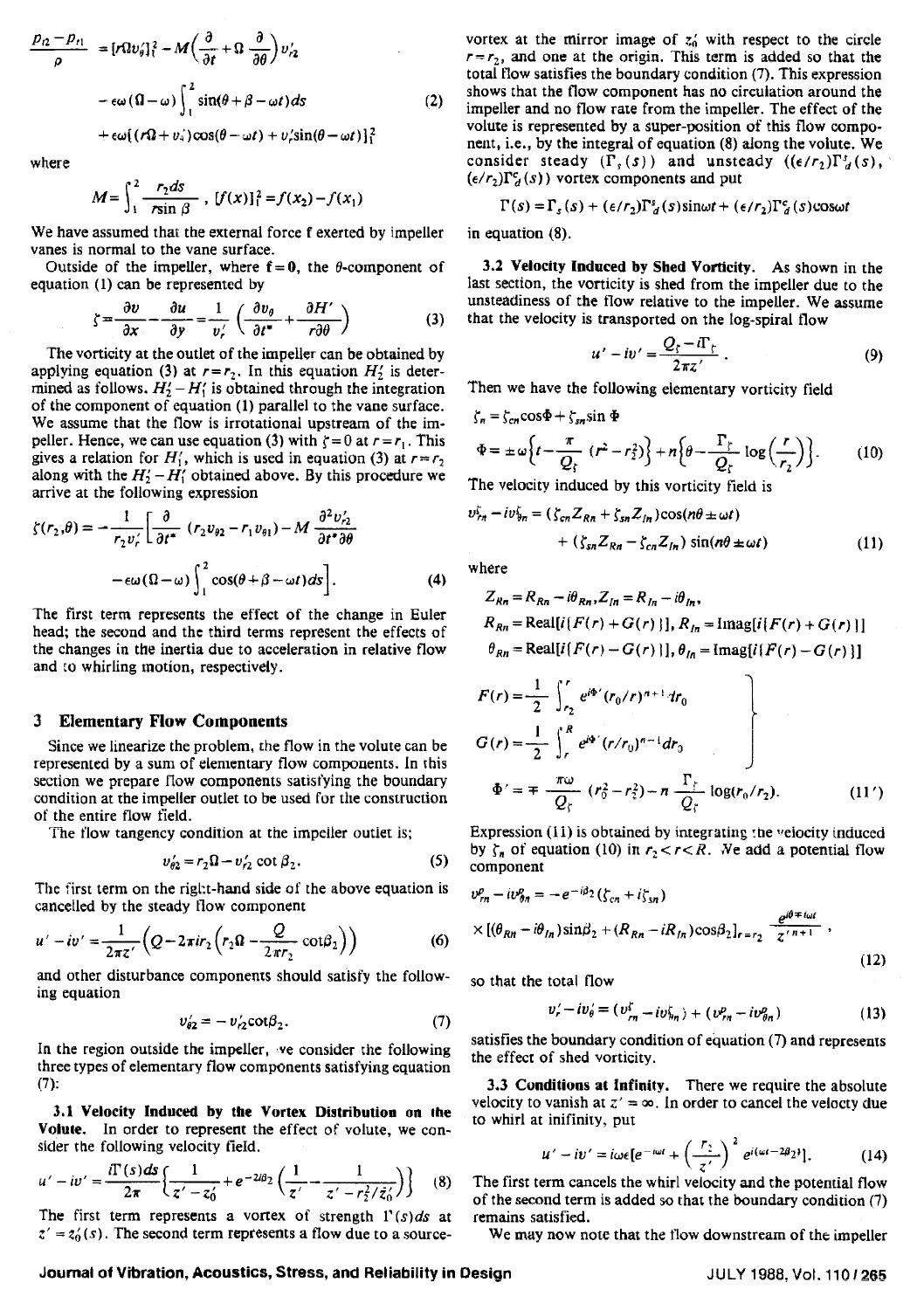can be represented by a sum of the elementary flow com-<br>ponents represented by equations (6), (8), (13), and (14). The dimensional model, we should take account of the effect of ponents represented by equations  $(6)$ ,  $(8)$ ,  $(13)$ , and  $(14)$ . The total flow satisfies the conditions at infinity and at the exit of the shed free vortex distribution. Considering that we are the impeller.<br>modelling a three-dimensional volute which is connected to an

**3.4 Flow in the Upstream Region.** In the region upstream of the impeller  $(r < r_1)$ , the flow can be assumed to be irrotational. We put a source Q and a vortex  $\Gamma_i$  at the center of whirl to represent the effects of flow rate and prerotation. Then the flow **can** be represented by

$$
u' - iv' = \frac{Q + iT_i}{2\pi} \frac{1}{z' + \epsilon e^{i\omega t}}
$$
  
+ 
$$
\sum_{n=1}^{\infty} \left\{ \bar{A}_n + \epsilon (A_n^s \sin \omega t + A_n^c \cos \omega t) \right\} z'^{n-1}
$$
 (15)

where  $\bar{A}_n$ ,  $A_n^c$  and  $A_n^s$  are unknown complex constants.

## **4 Method of Solution**

In the preceding section we have given ail of the elementary flow components required for the construction of the entire flow field. These components satisfy the conditions upstream and downstream **of** the impeller and the flow tangency condition at the outlet of the impeller. But they contain several unknowns to be determined by using the following conditions:

**4.1 Continuity Equation.** Since the flow in the impeller is perfectly guided by the vanes, the continuity equation can be represented as follows.

$$
r_1 v_{r1}'(r_1, \theta_1) = r_2 v_{r2}'(r_2, \theta_2)
$$
 (16)

where  $\theta_1 = \theta_2 + \phi_0$  and  $\theta_2$  are angular positions of a vane surface at  $r = r_1$  and at  $r = r_2$ , respectively. This equation determines the unknown constants representing the flow upstream of the impeller.

**4.2 Strength of Shed Vorticity.** The strength of shed vorticity at the outlet of the impeller is determined by equation (4). Since the fundamental vorticity distribution in equation **(10)** is represented in a form of a Fourier component with respect to  $\theta$ , it is convenient to represent the velocities at the inlet and outlet of the impeller in Fourier Series. Then equation **(4).** and equation **(16)** give relations governing these Fourier coefficients.

**4.3 Boundary Condition on the Volute Surface.** The condition that the normal component of the absolute velocity should vanish on the volute, i.e., the flow tangency condition, is

$$
\epsilon \omega \cos(\omega t - \alpha) + v_r' \sin(\theta - \alpha) + v_s' \cos(\theta - \alpha) = 0 \tag{17}
$$

where  $\alpha$  is the angle between the volute and *x*-axis. The velocities  $(v'_i, v'_i)$  on the volute surface  $z = z_{s}$ , are obtained by putting  $z' = z_s - \epsilon e^{i\omega t}$  in equations (6), (8), (13), and (14) and linearizing them on the assumption that  $\epsilon < r_2$ . Then equation (17) gives an integral equation with respect to the vortex distribution  $\Gamma(s)$  on the volute. This equation can be reduced to **N-1** linear simultaneous equations if we specify the strength of the vortex distribution at N discrete position (vortex points) on the volute as unknowns and apply equation (17) at N-1 points between the vortex points. Further, we should use an unsteady Kutta condition (Tsujirnoto et al., 1986)

$$
\frac{d}{dt}\int_0^{s_l}\Gamma(s)ds = -\Gamma(s_l)w(s_l)
$$
\n(18)

where  $w(s_i)$  is the average of the velocities on the upper and lower surface of the volute trailing edge. This equation states that the amount of the change of the circulation on the volute is shed from the trailing edge as a free vortex distribution with

the impeller.<br>
<sup>2</sup> *A* Flow in the Unstream Pecion In the region unstream outlet pipe, it is unrealistic to expect that the free vortex distribution would play **an** important role in the determination of the fluid forces on the impeller. For this reason and for simplicity, we neglect the effects of free vortex distribution shed from the volute, while using equation (18) as a supplementary condition to equation (17). Now we have N linear equations to determine the strength of the vortex distribution on **N** vortex points.

> The conditions stated in this section, i.e., equations (4), **(16), (17),** and (18) give a complete set of linear simultaneous equations to determine the unknown constants included in the expressions of elementary flow components. The flow components and the above relations can be divided into steady parts of order  $\epsilon^0$  and unsteady parts of  $\epsilon^1$  after linearization with respect to  $\epsilon < r_2$ . The steady parts can be solved independently of the unsteady parts and the latter parts are solved by using the results for steady parts.

#### **5 Fluid Forces on the Impeller**

**By** considering the balance of the momentum of the fluid ir the impeller, we can express the forces on the impeller a follows.

$$
F_{x'} - iF_{y'} = -i\left(\oint_{c2} - \oint_{c1}\right) p_2 d\bar{z}'
$$
  
+  $\frac{i\rho}{2} \left(\oint_{c2} - \oint_{c1}\right) (u' - iv')^2 dz'$   
+  $i\rho \omega \epsilon \left(\oint_{c2} - \oint_{c1}\right) (u' - iv') \cos(\theta - \omega t) r d\theta$  (19)  
-  $\rho \frac{d}{dt} \int \int_{S} v_r'(r_2, \theta_2 = \theta - \phi(r))$   
 $\times \frac{r_2}{r \sin \beta} e^{-i(\theta - \pi/2 + \beta)} r dr d\theta$   
+  $\rho \omega^2 \epsilon \pi (r_2^2 - r_1^2) e^{-i\omega t}$ 

where  $c_1$  and  $c_2$  represent counterclockwise integrals on  $r = r$ and *r,,* respectively, and **S** means an integral over a region **sur**  rounded by the circles with  $r = r_1$  and  $r_2$ . The azimuthal angi  $\theta_2 = \theta - \phi(r)$  gives the angular position at  $r = r_2$  of the vari which passes through the point  $(r, \theta)$ .

For the integration of the total pressure on  $r = r_1$ , we shoul make use of equation (3) with  $\zeta = 0$ , and equation (2) is use for the integration on  $r = r_2$ . Then each term in the right-han side of equation (19) is represented as integrals of the velocities **on**  $r = r_1$  and  $r_2$ , that can be easily evaluated if we use the Fourier representation of the velocities. Equation **(19)** is usc after linearization and separation into steady and unstead components.

#### **6 Results and Discussion**

In order to assess the present model, calculations were made on an impeller and a volute simulating those used in the e periments by Chamieh et al. (1982) and Jery et al. (1984) ca ried out at Caltech. The "Impeller **X"** used in the experimen is modelled by a two-dimensional logarithmic spiral with  $\beta$  = 25 deg and  $r_1/r_2$  = 0.4. The "Volute A" is modelled by logarithmic vane represented by

$$
r = 1.123e^{\theta \times \tan 6.538^*}, 0 \text{ deg} < \theta < 396 \text{ deg}.
$$

The volute angle is determined so that the volute surface coir cides with a streamline of a flow due to flow rate  $Q$  and  $\mathbf{i}$ 

#### **266 1 Vol. 110, JULY 1988 Transactions of the ASM**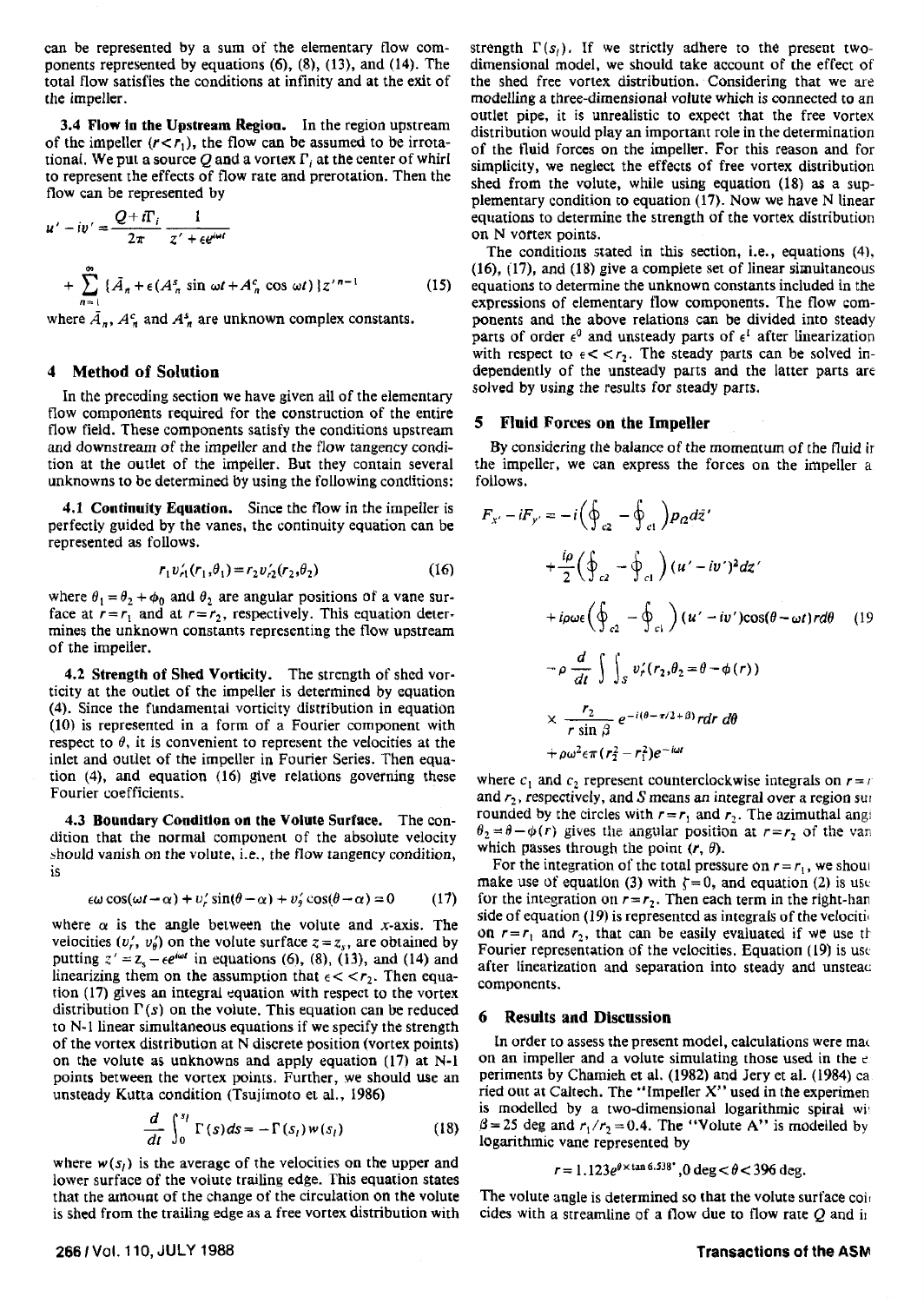

**Fig- 2 Calculated lateral forces F;, F3 for the Impeller Wolute A corn**bination for various displacements  $\epsilon_{\mathbf{x}}$ ,  $\epsilon_{\mathbf{y}}$  of the impeller center.

peller circulation at design flow coefficient  $(\phi = 0.092)$  of the experiments. The radial position of the tongue  $(r_1/r_2 = 1.123)$ **is** set to be the same as "'Volute **A."** 

Calculations of the steady component are carried out fint and the steady vortex distribution  $\Gamma_s(s)$  thus obtained is used in the calculation of the unsteady components. Since the integrals in equation (11) involving the velocities induced by shed vorticity do not converge in the limit  $R \rightarrow \infty$  for the cases of  $\omega = 0$  and  $n < 2$ , it was assumed that the vorticity in the volute decayed like  $1/r^2$ . Thus we used  $R/r_2 = 5.0$  for all of the vorticity components. This might be justified if we argue that the vorticity outside the volute should have little effect on the forces on the impeller and that the shed vorticity will decay due to mixing in the volute.

Furthermore, since the flow in the volute is nearly perfectly guided we use a value of  $\Gamma_{\epsilon}$  in equation (9) such that the velocity with  $Q_i = Q$  is tangential to the volute surface. For the calculations without a volute, the flow rate  $Q$  was used with the corresponding impeller circulation for  $Q_c$  and  $\Gamma_c$ . Only cases with zero prerotation were evaluated  $(\Gamma, = 0)$ .

The vortex distribution is discretized to N vortex points given by

$$
\theta_n = 198 \deg \times [1 - \cos (\pi (n-1)) (N-1))], n = 1 ... N
$$

and finite Fourier representations with M terms are used for the velocities at  $r = r_1$  and  $r_2$ . To conserve computational time, values of  $M = 5$  and  $N = 30$  were employed, since the calculated values **o;** lateral forces did not change bv more than 3 percent when the values of M or N were doubleu.

Figure 2 shows lateral forces on the impeller in which the center of the impelier is moved to  $(x, y) = (\epsilon_x, \epsilon_y)$ . Lateral forces  $(F_x, F_y)$  per unit impeller outlet width are normalized as follows

$$
(F_x^*, F_y^*) = (F_x, F_y) / \rho \pi (r_2 \Omega)^2 r_2.
$$



**Flg. 3** The **hydrodynamic force matrix components for Impeller XIVolute A. Measured values are from Jery et al. (1984). Note the qualitatlve similarity between the present calculations and the experiments.** 

Solid arrows in the figure indicate the resuits obtained by actually moving the impeller in the computer program for the analysis of steady component and the dotted ones are obtained by putting  $\omega = 0$  in the unsteady program. The small discrepancies are believed to be due to the linearization used in the analysis of unsteady comoonent. This figure shows the validity of the linearrzation for eccentricities **of** this order.

We see that the force vector due to the displacement **(dotted**  arrows) are rotated counterclockwise by about 20 deg trom the direction of the dispalcement. This shows that the quasisteady fluid forces have a destabilizing character for whirl in the direction of the rotation of the rotor. This is in accord with the quasisteady measurements of Chamieh et al., 1982.

Unsteady force components  $(\tilde{F}_x, \tilde{F}_y)$  on the impeller per unit impeller outlet width are represented by

$$
\begin{pmatrix} \tilde{F}_x \\ \tilde{F}_y \end{pmatrix} = \rho \pi (r_2 \Omega)^2 \begin{bmatrix} A_{xx}, & A_{yy} \\ A_{yx}, & A_{yy} \end{bmatrix} \begin{pmatrix} \epsilon \cos \omega t \\ \epsilon \sin \omega t \end{pmatrix}
$$

where  $[A_{ij}]$  is called the *hydrodynamic force matrix*. Figure 3 includes the experimental results of Jery et al., 1984 and calculated values of  $A_{ij}$  for Impelier X/Volute A as function of the whirl speed ratio  $J/\Omega$  from the present theory. Although the present model tike that of Adkins and Brennen (1988) underestimates the force matrix elements we do observe a qualitative agreement. In cases without a volute, we find that  $A_{xx} = A_{yy}$  and  $A_{xy} = -A_{yx}$  because of the symmetry of the flow. Deviations from this symmetry are caused by the effect of the volute. The unsteady force may be decomposed into components normal to and tangential to the whirling orbit. These components are constant around the orbit if there is no volute. But if there is a volute there are variations around the

**Journal of Vibration, Acoustics, Stress, and Reliability in Design <b>July 1988, Vol. 1101 267 JULY 1988, Vol. 1101 267**